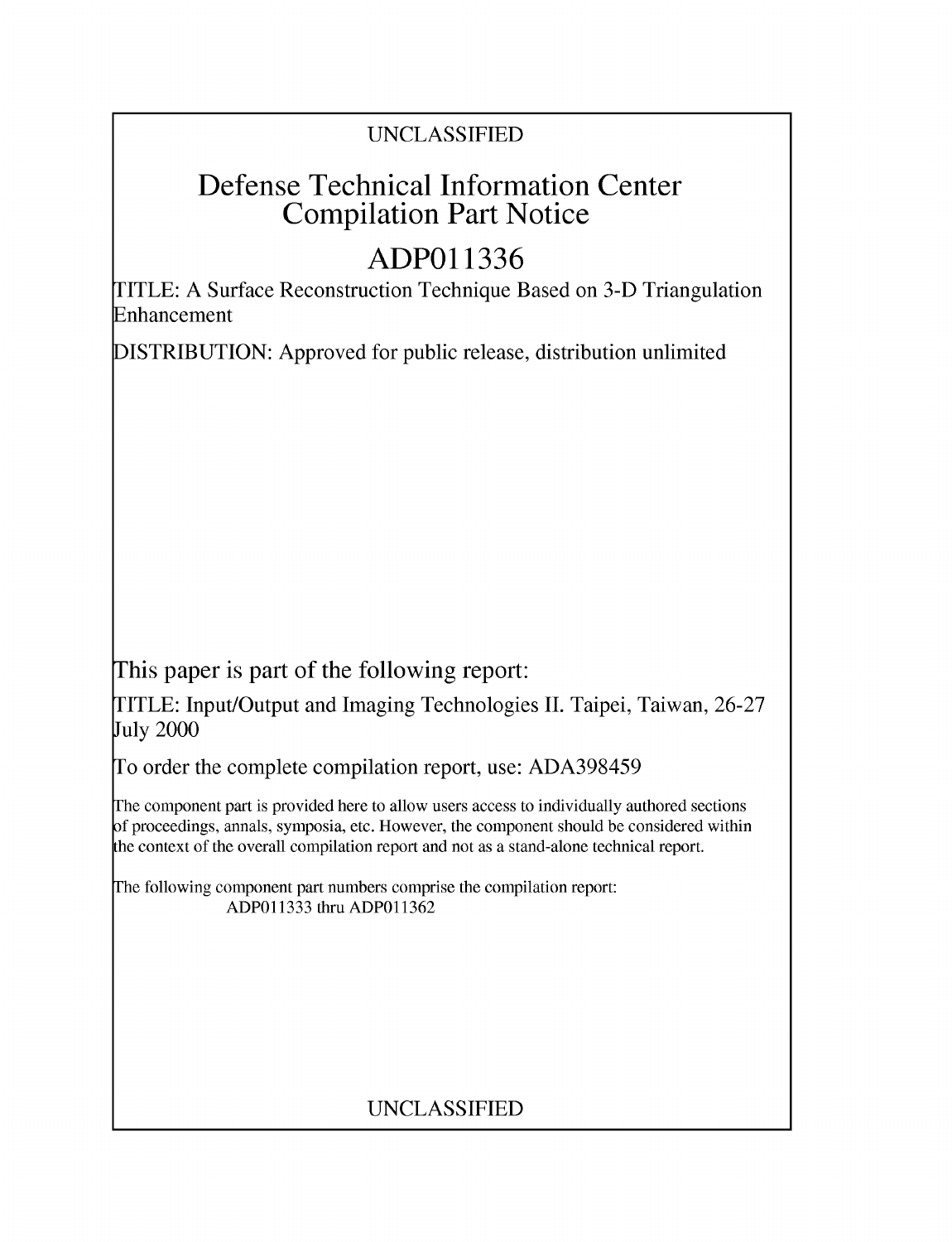### **A** Surface Reconstruction Technique based on **3-D** Triangulation Enhancement

I-Cheng Chang', Bor-Tow Chen, Kun-Jiang Hsieh, Wen-Jean Hsueh and Hsien-Chang Lin

S200, Optical Inspection Department, Opto-Electronics & Systems Laboratories, Industrial Technology Research Institute, Chutung 310, Taiwan, R.O.C.

#### ABSTRACT

3-D reconstruction technique plays an important role in the applications for 3-D data acquisition, such as medical diagnosis, animation and virtual reality. Moreover, the 3-D triangulation process is one of the most important parts while reconstructing the smooth surface of a 3D object. The essential of 3-D triangulation is to find the intersection of the rays emitting from the correlated points on each image pair, but the emitting rays always don't intersect with each other owing to the error in process. So the obtained 3-D point is an approximated value and makes the reconstructed surface uneven. In the paper, we propose an triangulation enhancement method, which reduces the perturbation in the reconstructed data and filter out the error caused by spurious vectors in the process of correlation.

Keywords: 3-D geometry, correlation vector field, 3-D triangulation, multiply factor, 3-D stereo imaging system.

#### 1. **INTRODUCTION**

The reconstruction of 3D object from stereo images has been widely investigated for various applications, such as medical diagnosis, virtual reality, and animation, etc. In the processes of reconstruction, 3D data are mainly determined by data correlation between two image frames and 3D triangulation from two correlated points. The correlation process is adopted to calculate the correspondence of data points of two image frames to generate correlated vector fields. According to the relation provided by the vector field, the triangulation process will produce 3D coordinates of an object. The concept of the technique is to restore the 3-D coordinates of an object by using the point correlation on two image frames and the extrinsic/intrinsic parameters[l1]. The extrinsic parameters depict the location and orientation of the camera reference frame with respect to a world reference frame, whereas the intrinsic parameters describe the connection of the pixel coordinates of an image point and the corresponding coordinates in the camera reference frame. Whether the parameters are known or not, Trucco[l] classified the reconstruction problems into three cases: (1) intrinsic and extrinsic parameters are known, (2) only intrinsic parameters are known, and (3) no information on parameters. However, due to the error of correlation and calibration processes, it is still impossible to get a totally correct solution even if in case of (1). The phenomena of case(l) are the fundamental issue we should cope with. Our research aims to find an enhanced triangulation method, which could filter out the spurious vectors in the correlation vector field and reduce the 3-D error.

In Section 2, we describe the 3-D stereo imaging system based on the direct triangulation and an enhancement triangulation is proposed in section 3. Section 4 illustrates the experimental results and finally section 5 gives the conclusions.

#### 2. 3-D STEREO **IMAGING** SYSTEM **BASED ON** DIRECT **TRIANGULATION**

#### 2.1 Stereo imaging system

In the paper, a 3-D stereo imaging system with laser speckle projection is proposed to capture the stereo images and reconstruct the shape of a 3-D object(see Figure 1).

 $1$  Correspondence: Email: h880647@itri.org.tw; Tel: 886-3-5918414; Fax: 886-3-5829781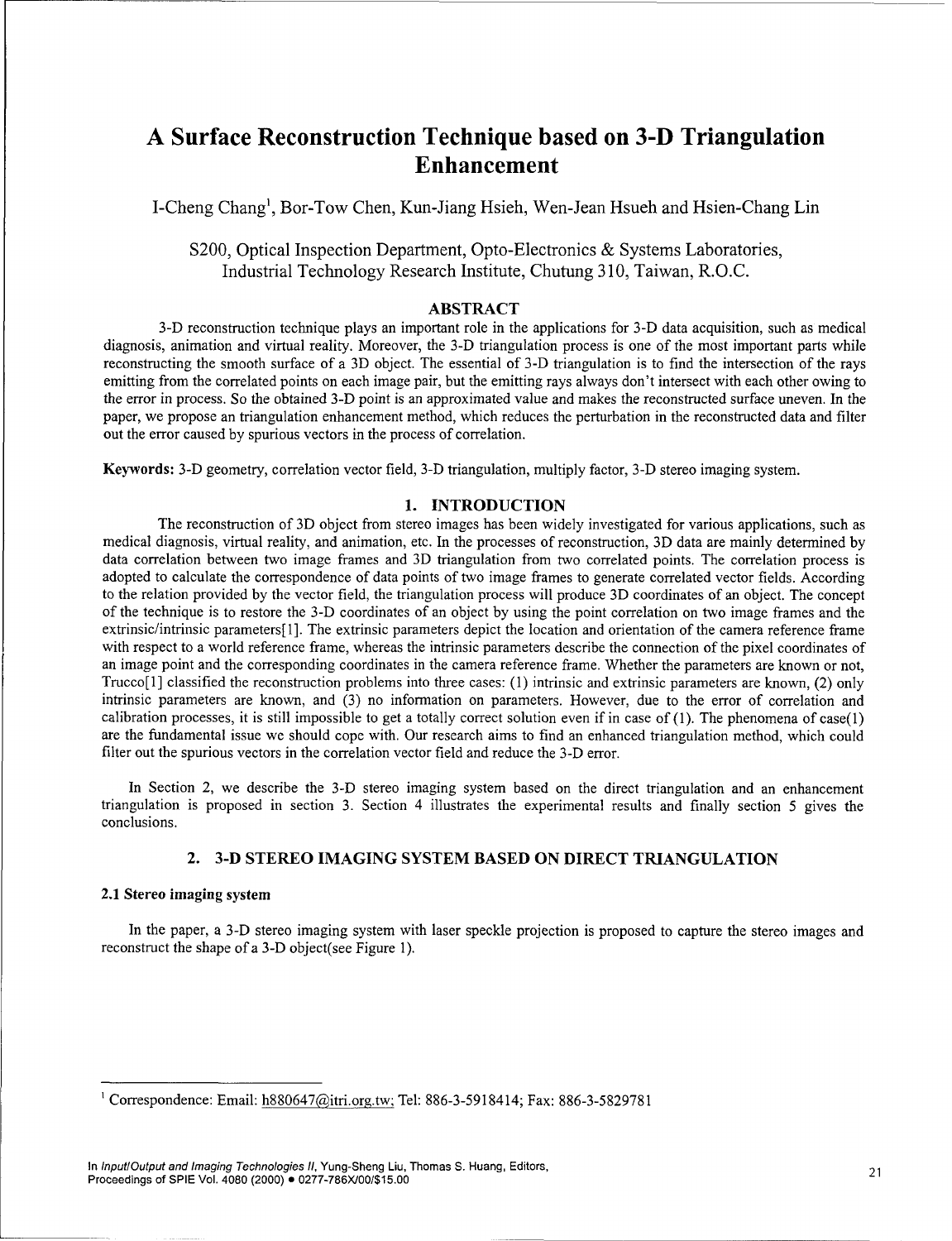

Figure 1 The 3-D stereo imaging system with laser speckle projection.

In the aspect of processing, a 3-D stereo imaging system contains three major modules: (1) projection module, (2) correlation module and (3) triangulation module. In the projection module, the randomized patterns are produced by letting laser beam pass through a diffuser and projected on the object surface, which provides the reference information for the correlation module. There are some criteria about how to select an appropriate speckle pattern for better correlation result([2]). Then, in correlation module, we compute the correlation by using the relation between the two image frames and build the correlation vector field, which describes the correlation of the points on left and right image frames. In order to get high speed processing, we adopt the method of compressed image correlation proposed by Hart([3], [4] and[5]). The method has been successfully applied to track the flow vectors in PIV images.

Finally, the triangulation module is adopted to calculate the 3-D coordinates from the vector field and reconstructs the 3-D object. The essential of triangulation module is to find the intersection of the rays emitting from the pair of correlated points. In ideal case, the **3-1)** rays corresponding to the correlation points on the image frames should intersect with each other at a point, P"(see Figure 2). However, in practical situation, the two rays will be skew in 3-D space without intersection. The triangulation error comes mainly from two error sources: (1) correlation error and (2) CCD calibration error. We identify three conditions by considering the two error sources:

- The correlation and CCD calibration is perfect and error free.
- The de-projection rays(L and R") intersect at point P" (see Figure 2).
- The correlation is perfect but with CCD calibration error.

The correlation pair is still  $(P_L, P_R)$ , however, the de-projection ray R" corresponding to P'<sub>R</sub> moves to R' because of the calibration error(see Figure 2). The triangulation point P' is estimated from the shortest path between both rays.

Both correlation and CCD calibration induce error.

This is the most common condition. The correlated point in the right image frame shifts rom  $P'_{R}$  to  $P_{R}$ , moreover, the de-projected rays is Rand the triangulation point becomes P(see Figure 2).

In the paper, our system is based on the third condition since the the results of the correlation and calibration processes should bring error in real world. The computation of triangulation P is as following:

(1) Let ray L be  $\alpha P_L$  and ray R be  $T + \beta R^T P_R$ , then the vector w, which is orthogonal to both rays L and R, is described

as 
$$
w = P_L \times R^T P_R
$$
. (Eq.1)

(2) Solve the equation  
\n
$$
\alpha P_L - \beta R^T + \gamma w = T.
$$
\n(Eq.2)

Solving Eq.2 will determine the end points of the shortest path(s) between two rays, and the triangulation point P is the midpoint of the path s.

The correlation error dominates the 3-D triangulation error because the 2-D errors are enhanced while 2-D points in image frames are converted to 3-D rays. In section 2.2, the 3-D error caused by correlation error will be analyzed and discussed.

22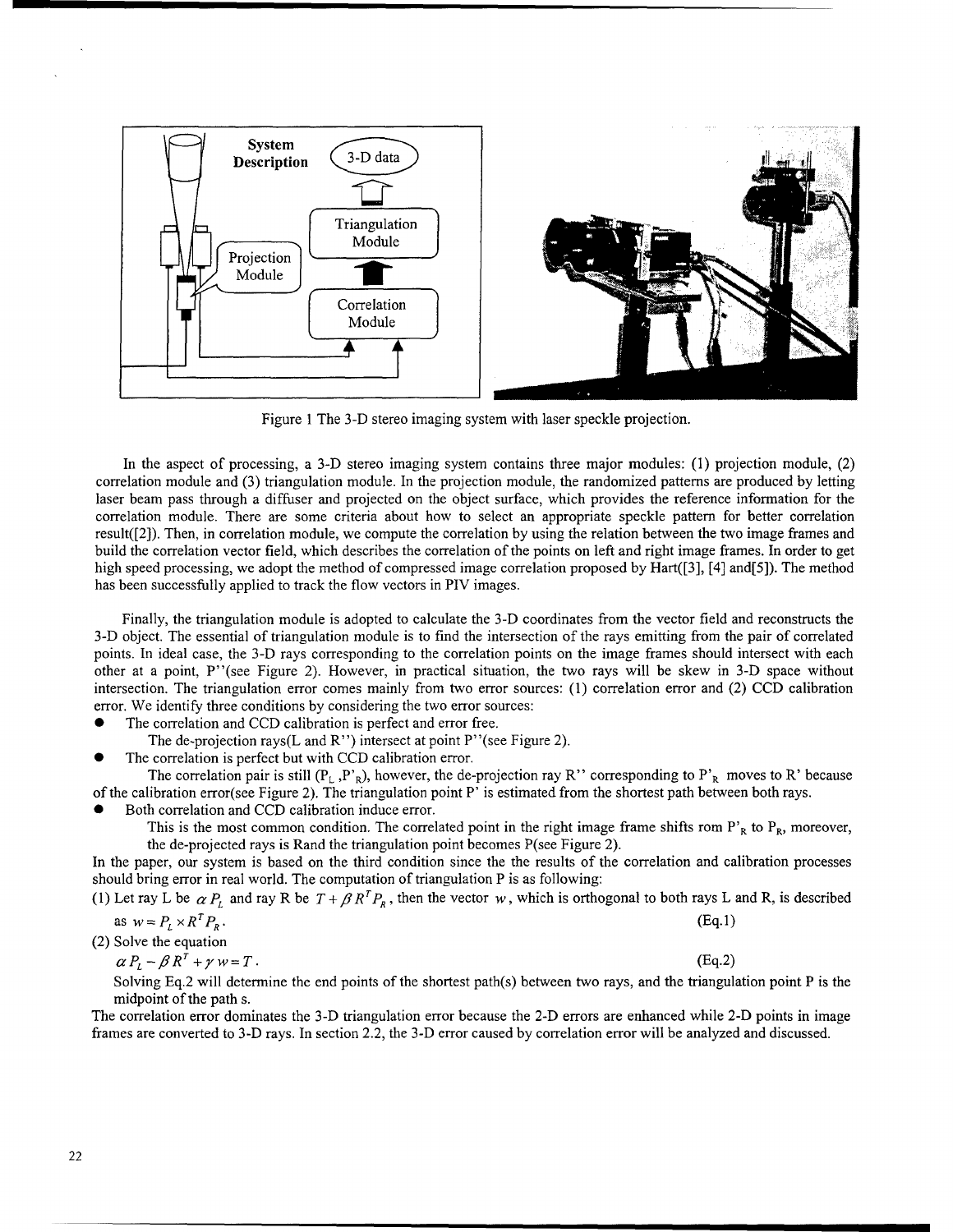

Figure 2 Three conditions in triangulation process.

#### 2.2 Relation between 2-D shift and 3-D displacement

Many issuses affect the correctness of correlation, for example, the quality of the spackle projection, the slope of object surface, the CCD inherent disturbance, etc. We make an experiment to investigate and measure the e

Step 1. Take a set of CCD parameters obtained in the calibration process.

Step 2. Grid the left image frame and use the position of cross-intersection as the left point set( $S_L$ ).

Step 3. Assume the 3-D surface is  $z=0$  and de-project  $S_L$  the 3-D point set( $S_{3-D}$ ) by using the CCD parameters.

Step 4. Project  $S_{3,D}$  to right image frame and get the right point set( $S_R$ ).

Step 5. Shift the right point set in x- or y- direction as the correlation error to calculate the influence on the coordinates of the triangulation point.

Figure 3 shows the relationship between mean/STD and x/y shift. Figure 3(a) illustrates that the 3-D displacement order is around **10'3** in the shift of y-direction and Figure 3(b) represents that the shift in x-direction has much displacement, the order is around 10'. Besiedes, since the STD is low in both, it depicts that the point on the image frame with the same shift has similar effect on 3-D displacement.



Figure 3 Mean and STD on Z-direction direction.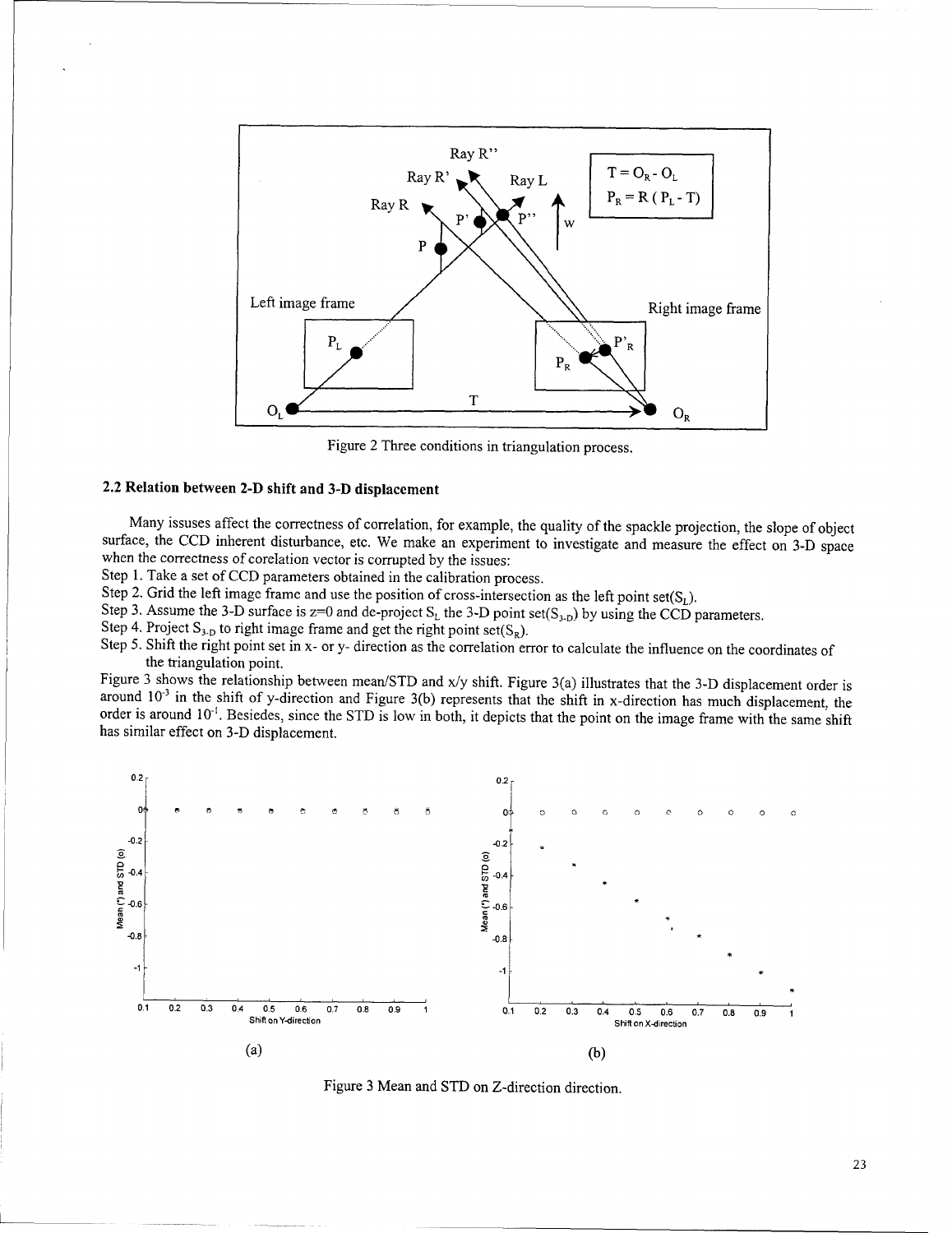From the observation, we conclude that the depth-shift ratio is 0.8~1.1 mm/pixel in x-direction, in other words, the z coordinate will shift about 1mm if the correction vector has pixel-level error. Of course, the depth resolution is dependent on the photogeometry of the stereo system, e.g. the distance between CCDs. If the distance between CCDs increases, then the depth resolution will increase. But it is unreasonable to enlarge the distance unlimitedly. In our system, the distance is approximately 60 mm.

#### **3.** THE **ENHANCEMENT TRIANGULATION**

The system based on direct triangulation method faces two major problems:

(1) The z-coordinates of the reconstruction surface are sensitive to the correlation error.

(2) Some spurious vector still survive after Correlation Error Correction(CEC) in the correlation process.

Problem (1) will be discussed in section 3.1 and section 3.2 gives an solution to problem(2).

#### **3.1** Vector Mapping Method

Since the stereo system has two CCDs, the direct triangulation will enlarge the error while the 2-D correlated pair is converted to 3-D space rays. Little shift of correlation vectors induces larger 3-D depth error. A vector mapping method is proposed to directly convert the 2-D pixel coordinate  $(x, y)$  to 3-D space coordinate  $(X, Y, Z)$  by using three scale factors( $K_x$ ,  $K_y$ ,  $K_z$ ). This will reduce the 3-D perturbation caused ion from. The central part of the method is to compute the scale factors.

Figure 4 illustrates the computation of  $K_x$  and  $K_y$ . Select a observation space where the object will be located, then calculate the scale factors  $K_x$  and  $K_y$  by using the relationship between  $(X_2-X_1, Y_2-Y_1)$  and  $(x_2-x_1, y_2-y_1)$ .



Figure 4 Computation of  $K_X$  and  $K_Y$ .

The length of the correlation vector is variant when a 3-D point moves with different distance from CCDs. According to the relation of the vector mean length related to the varied distance between the 3-D point and CCDs,  $K_z$  is computed from the ratio of the mean length and distance. Surely, the value of  $K_z$  should vary with the distance, however,  $K_z$ will approximate a constant if the z-depth of the point is in a certain range. Here, we use a template to calibrate  $K_z$  (see Figure 5). Firstly, we place the template at the position at Z=0, and compute the mean length(len(V<sub>a</sub>)) of the vectors in correlation vector field. Then we move the template to another position  $Z = t$ , also compute the mean length(len(V)).  $K_z$ related to position  $Z = t$  is calculated from  $t / (len(V_i) - len(V_0))$ .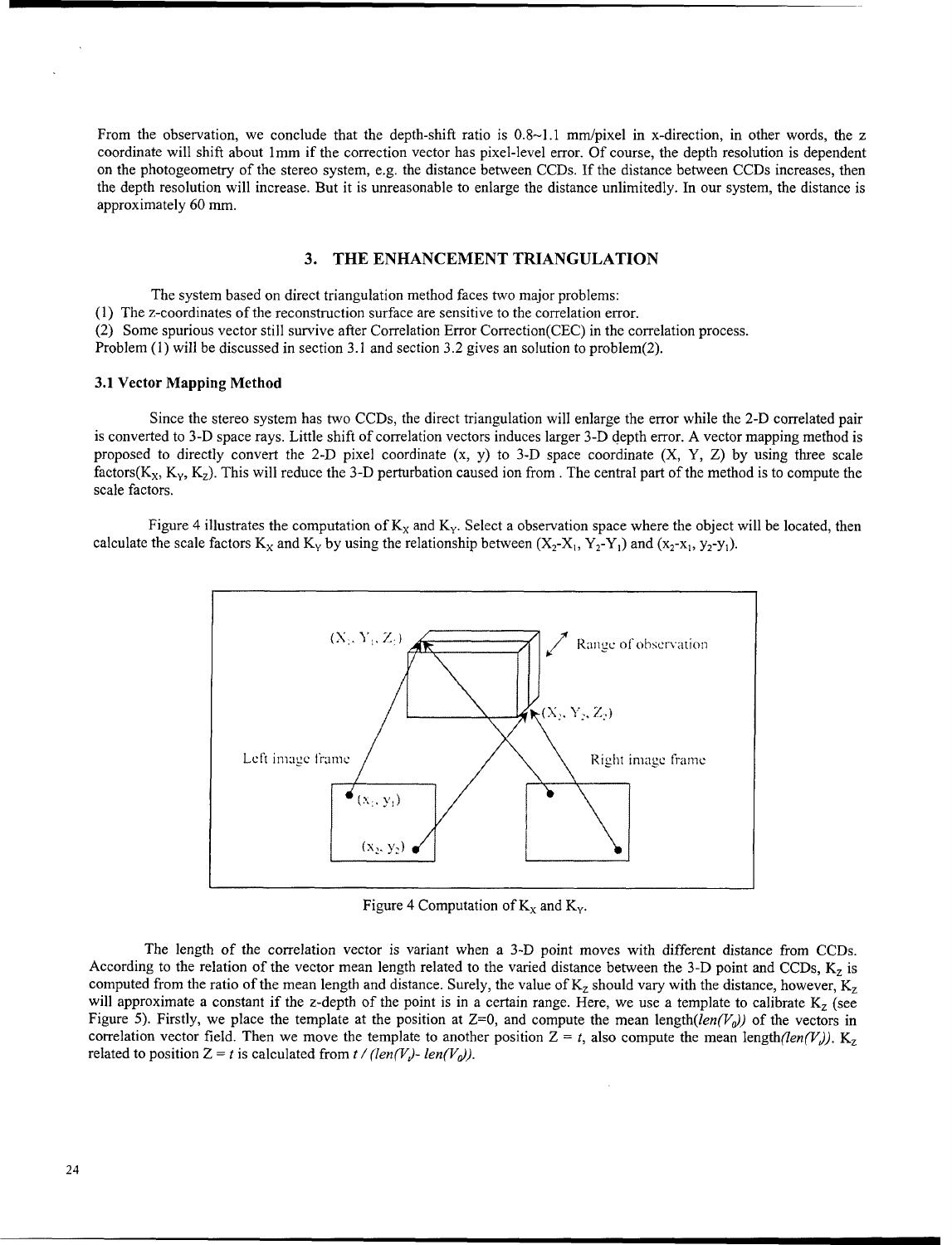

Figure 5 Calibration of  $K_z$ .

The relationship between 2-D pixel coordinate  $(x, y)$  and 3-D space coordinate  $(X, Y, Z)$  is formulated as

 $X = X_s + kx * x$  $Y = Y_s + ky * y$  (Eq. 3)  $Z = K_z * (len(Vx) - len(Vx_0))$ 

where  $X_s$  and  $Y_s$  are the initial position of 3-D space.

#### **3.2** Distance Map

The 3-D rays of the correlated point pair often doesn't intersect with each other because of the corelation and calibration errors. The distance between two rays gives a direction about how to filter the spurious vectors. Figure 6 shows the experiment of computing the shape object of half-sphere.



Figure 6 Correlation vector field and distance map of the half sphere.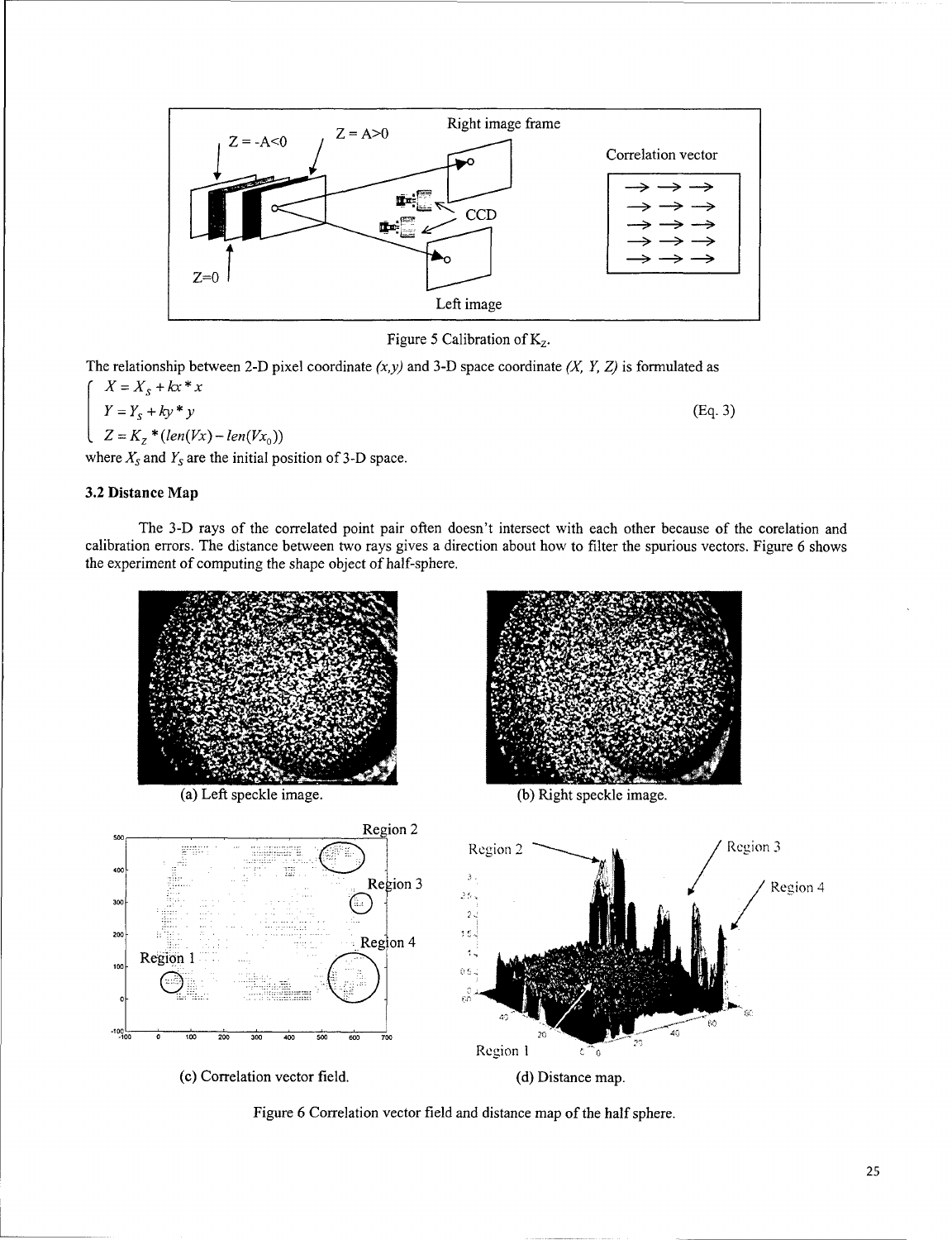Figure 6(a) and 3(b) are the left and right speckle images of the half sphere. The correlation vector field corresponding to the two images is shown in Figure 6(c). According to the smoothness criteria, we find that maybe some spurious vectors occur in region1 to region4, where the vectors are obviously in the different direction. However, the vectors could possibly locate on the edge or peak of the object. We cannot make sure that they are exactly spurious vectors or not even if they pass the CEC process in the correlation module. But from the distance map(see Figure 6(d)) corresponding to the vector field, the related areas have significant high distance. In other words, there is a proportional relationship between distance map and correlation vector field, i.e., some position with large value in distance map represents the corresponding vector is spurious vector. This phenomenon provides a useful indication to identify the spurious vectors. We can filter out the spurious vector by observing the corresponding distance in the map.

#### **3.3** Procedures Related to Enhancement Triangulation

Figure 7 illustrates the related procedures of triangulation enhancement. The method includes the generation of distance map exploited to filter out the spurious vectors and the calibration of multiple factors  $(K_x, K_y, K_z)$  applied to compute the 3-D coordinates of object.



Figure 7 Stages of triangulation enhancement,

#### 4. EXPERIMENTAL **RESULTS**

In the section, we compare the experimental results from direct triangulation and triangulation enhancement separately. The distance between two CCDs is 65 mm and the object is 550 mm from the CCDs. Figure 8 displays the left and right speckle projection images captured from the stereo system.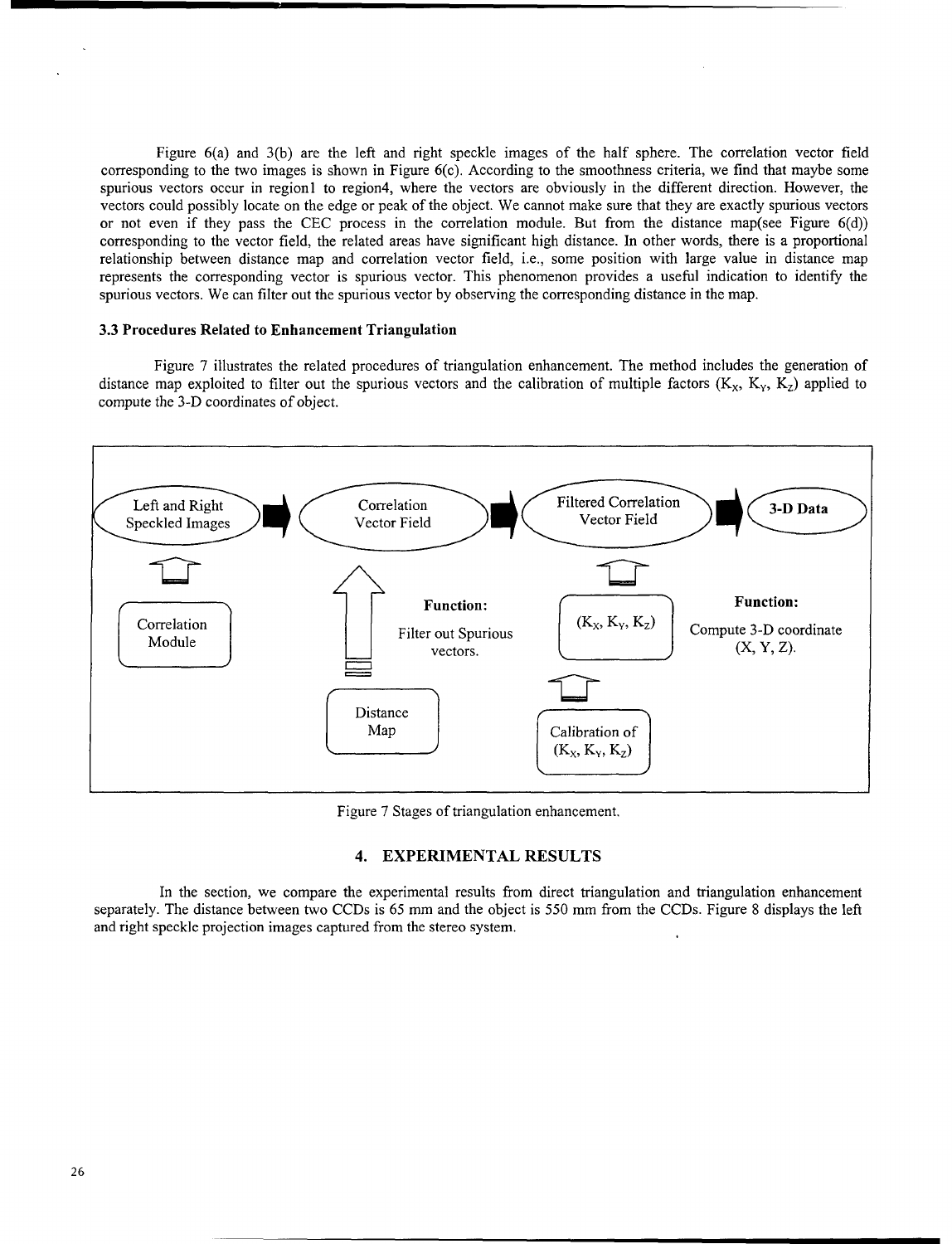

Figure 8 Left and right images of Venus Head.

Figure 9 is the result by using the direct triangulation method and Figure 10 shows the reconstructed surface through the method of triangulation enhancement.



Figure 9 The reconstructed object from direct triangulation.